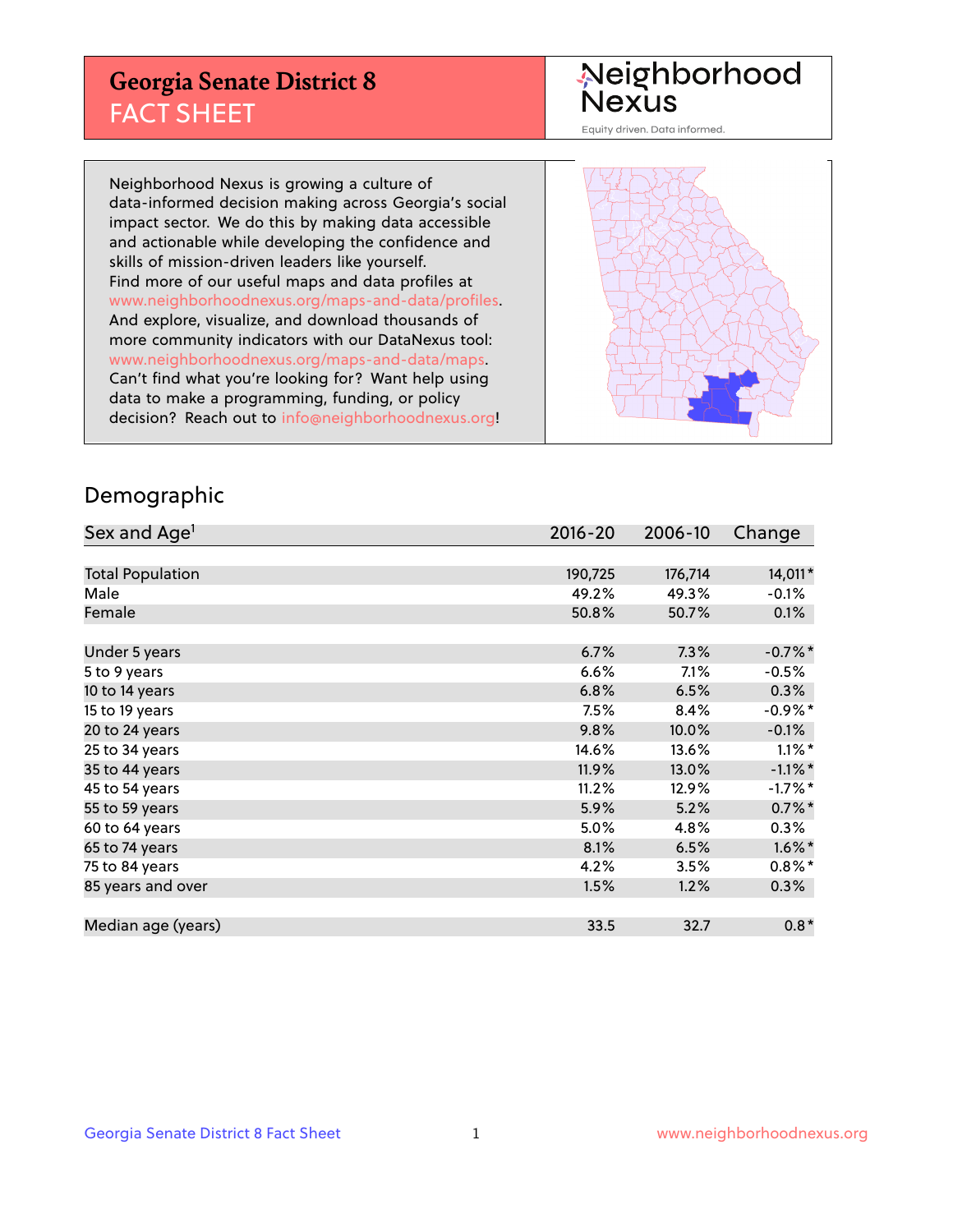# Demographic, continued...

| Race <sup>2</sup>                                            | $2016 - 20$ | 2006-10 | Change      |
|--------------------------------------------------------------|-------------|---------|-------------|
| <b>Total population</b>                                      | 190,725     | 176,714 | 14,011*     |
| One race                                                     | 97.1%       | 98.4%   | $-1.3\%$ *  |
| White                                                        | 62.7%       | 64.8%   | $-2.0\%$ *  |
| <b>Black or African American</b>                             | 30.0%       | 29.3%   | 0.7%        |
| American Indian and Alaska Native                            | 0.6%        | 0.2%    | 0.3%        |
| Asian                                                        | 1.1%        | 1.1%    | 0.0%        |
| Native Hawaiian and Other Pacific Islander                   | 0.1%        | 0.0%    | 0.1%        |
| Some other race                                              | 2.7%        | 3.0%    | $-0.4%$     |
| Two or more races                                            | 2.9%        | 1.6%    | $1.3\%$ *   |
| Race alone or in combination with other race(s) <sup>3</sup> | $2016 - 20$ | 2006-10 | Change      |
|                                                              |             |         |             |
| Total population                                             | 190,725     | 176,714 | 14,011*     |
| White                                                        | 65.2%       | 66.1%   | $-0.9%$     |
| <b>Black or African American</b>                             | 31.2%       | 30.0%   | 1.2%        |
| American Indian and Alaska Native                            | 1.2%        | 0.6%    | $0.6\%$ *   |
| Asian                                                        | 1.9%        | 1.4%    | 0.5%        |
| Native Hawaiian and Other Pacific Islander                   | 0.2%        | 0.0%    | 0.2%        |
| Some other race                                              | 3.5%        | 3.5%    | $-0.0%$     |
| Hispanic or Latino and Race <sup>4</sup>                     | $2016 - 20$ | 2006-10 | Change      |
| Total population                                             | 190,725     | 176,714 | 14,011*     |
| Hispanic or Latino (of any race)                             | 7.0%        | 5.4%    | $1.6\%$ *   |
|                                                              | 93.0%       | 94.6%   | $-1.6\%$ *  |
| Not Hispanic or Latino<br>White alone                        |             |         |             |
|                                                              | 59.5%       | 62.7%   | $-3.2\%$ *  |
| Black or African American alone                              | 29.9%       | 29.2%   | 0.7%        |
| American Indian and Alaska Native alone                      | 0.4%        | 0.2%    | 0.2%        |
| Asian alone                                                  | 1.1%        | 1.1%    | 0.0%        |
| Native Hawaiian and Other Pacific Islander alone             | 0.0%        | 0.0%    | 0.0%        |
| Some other race alone                                        | 0.1%        | 0.2%    | $-0.1%$     |
| Two or more races                                            | 2.0%        | 1.2%    | $0.8\%$ *   |
| U.S. Citizenship Status <sup>5</sup>                         | $2016 - 20$ | 2006-10 | Change      |
| Foreign-born population                                      | 6,809       | 7,336   | $-527$      |
| Naturalized U.S. citizen                                     | 42.3%       | 26.3%   | 16.0%*      |
| Not a U.S. citizen                                           | 57.7%       | 73.7%   | $-16.0\%$ * |
|                                                              |             |         |             |
| Citizen, Voting Age Population <sup>6</sup>                  | 2016-20     | 2006-10 | Change      |
| Citizen, 18 and over population                              | 141,300     | 127,145 | 14,155*     |
| Male                                                         | 48.5%       | 48.7%   | $-0.2%$     |
| Female                                                       | 51.5%       | 51.3%   | 0.2%        |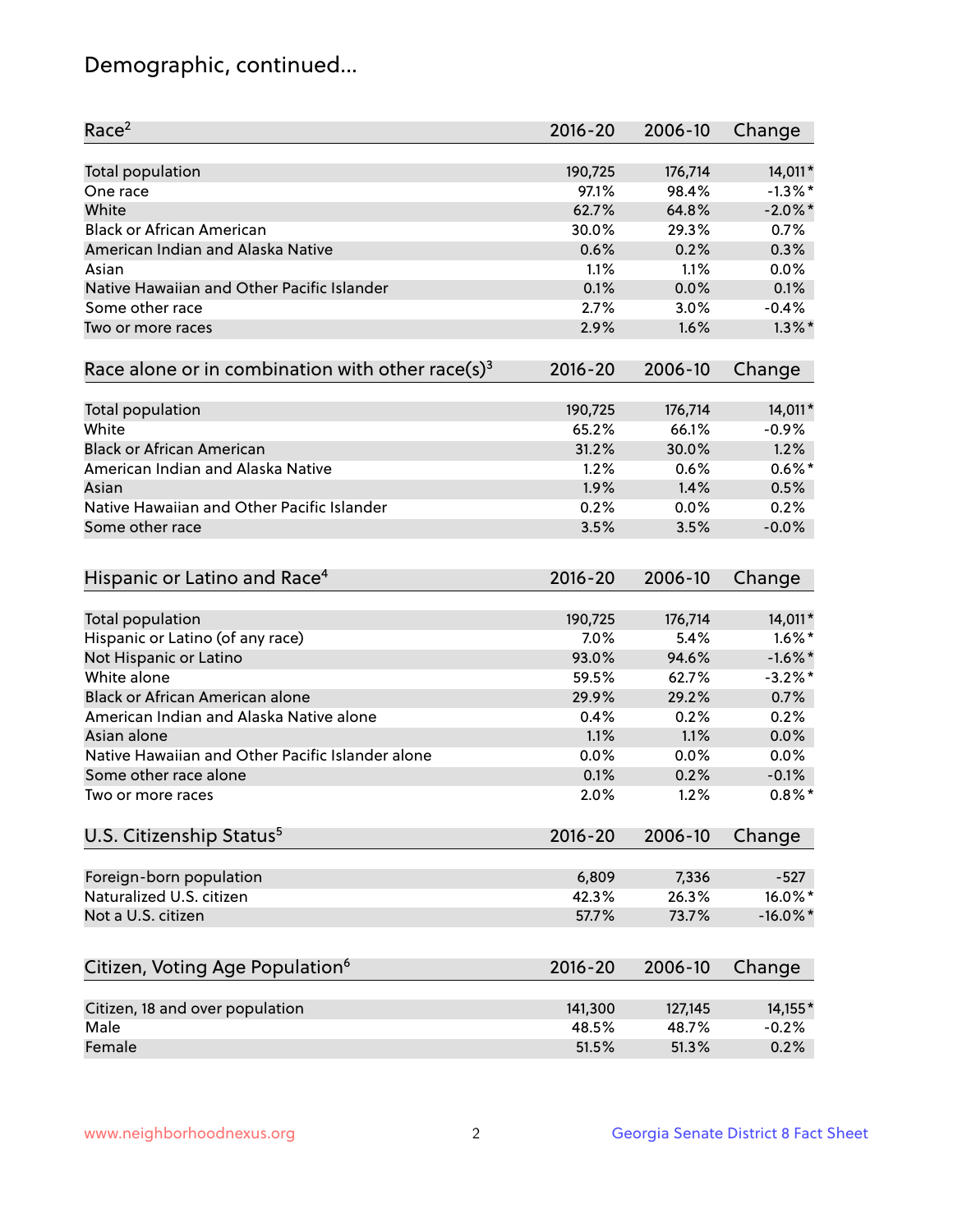#### Economic

| Income <sup>7</sup>                                 | 2016-20 | 2006-10 | Change     |
|-----------------------------------------------------|---------|---------|------------|
|                                                     |         |         |            |
| All households                                      | 70,166  | 63,911  | $6,254*$   |
| Less than \$10,000                                  | 13.0%   | 11.4%   | $1.6\%$ *  |
| \$10,000 to \$14,999                                | 5.0%    | 7.5%    | $-2.6\%$ * |
| \$15,000 to \$24,999                                | 13.6%   | 14.2%   | $-0.6%$    |
| \$25,000 to \$34,999                                | 11.2%   | 13.5%   | $-2.3%$ *  |
| \$35,000 to \$49,999                                | 11.9%   | 15.1%   | $-3.2%$ *  |
| \$50,000 to \$74,999                                | 18.3%   | 18.5%   | $-0.2%$    |
| \$75,000 to \$99,999                                | 11.1%   | 9.5%    | $1.7\%$ *  |
| \$100,000 to \$149,999                              | 10.2%   | 7.4%    | $2.8\%$ *  |
| \$150,000 to \$199,999                              | 3.2%    | 1.7%    | $1.6\%$ *  |
| \$200,000 or more                                   | 2.5%    | 1.4%    | 1.2%       |
| Median household income (dollars)                   | 43,953  | 38,189  | 5,764*     |
| Mean household income (dollars)                     | 60,552  | 50,546  | 10,007*    |
| With earnings                                       | 72.3%   | 77.7%   | $-5.4\%$ * |
| Mean earnings (dollars)                             | 63,038  | 50,399  | 12,639*    |
| <b>With Social Security</b>                         | 30.4%   | 29.3%   | 1.1%       |
| Mean Social Security income (dollars)               | 17,808  | 14,413  | $3,394*$   |
| With retirement income                              | 18.3%   | 16.1%   | $2.2\%$ *  |
| Mean retirement income (dollars)                    | 28,364  | 22,379  | 5,985*     |
| With Supplemental Security Income                   | 5.8%    | 5.6%    | 0.2%       |
| Mean Supplemental Security Income (dollars)         | 8,183   | 7,163   | $1,020*$   |
| With cash public assistance income                  | 1.7%    | 1.5%    | 0.2%       |
| Mean cash public assistance income (dollars)        | 1,310   | 2,966   | $-1,655$   |
| With Food Stamp/SNAP benefits in the past 12 months | 17.3%   | 14.1%   | $3.1\%$ *  |
|                                                     |         |         |            |
| Families                                            | 44,996  | 43,799  | 1,197      |
| Less than \$10,000                                  | 9.3%    | 7.6%    | $1.6\%$ *  |
| \$10,000 to \$14,999                                | 2.7%    | 4.6%    | $-1.9%$ *  |
| \$15,000 to \$24,999                                | 9.4%    | 12.2%   | $-2.8\%$ * |
| \$25,000 to \$34,999                                | 10.3%   | 13.4%   | $-3.1\%$ * |
| \$35,000 to \$49,999                                | 11.9%   | 15.4%   | $-3.5%$ *  |
| \$50,000 to \$74,999                                | 20.0%   | 21.3%   | $-1.3%$    |
| \$75,000 to \$99,999                                | 13.9%   | 11.6%   | $2.3\%$ *  |
| \$100,000 to \$149,999                              | 14.7%   | 9.9%    | 4.8%*      |
| \$150,000 to \$199,999                              | 4.5%    | 2.1%    | $2.3\%$ *  |
| \$200,000 or more                                   | 3.4%    | 1.8%    | 1.6%       |
| Median family income (dollars)                      | 57,473  | 46,869  | 10,604*    |
| Mean family income (dollars)                        | 73,543  | 58,400  | 15,143*    |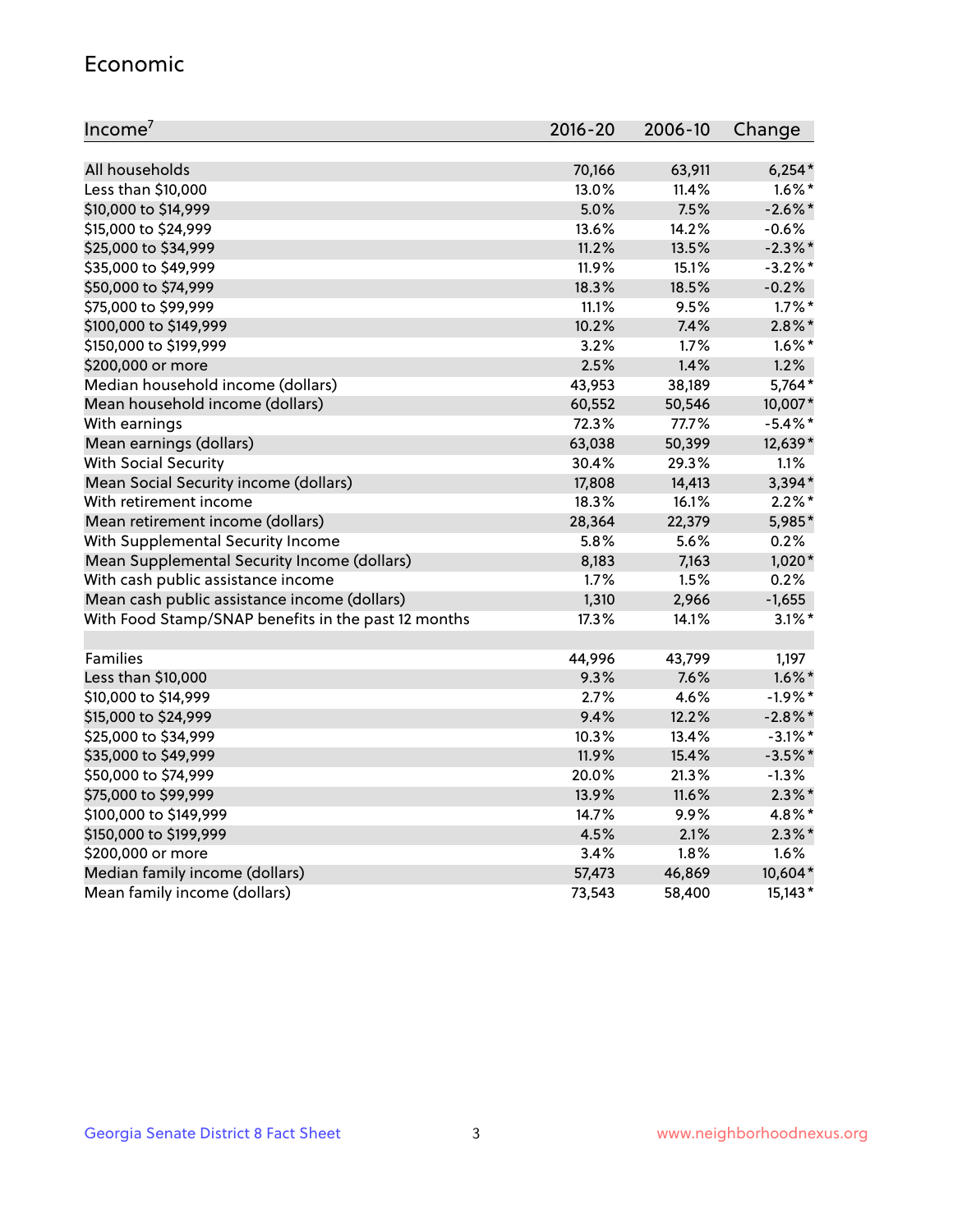#### Economic, continued...

| Income, continued <sup>8</sup>                                        | $2016 - 20$ | 2006-10 | Change    |
|-----------------------------------------------------------------------|-------------|---------|-----------|
|                                                                       |             |         |           |
| Nonfamily households                                                  | 25,170      | 20,113  | 5,057*    |
| Median nonfamily income (dollars)                                     | 23,613      | 22,077  | $1,535*$  |
| Mean nonfamily income (dollars)                                       | 34,055      | 31,323  | 2,732     |
|                                                                       |             |         |           |
| Median earnings for workers (dollars)                                 | 29,038      | 22,017  | 7,021*    |
| Median earnings for male full-time, year-round workers<br>(dollars)   | 41,298      | 36,015  | $5,283*$  |
| Median earnings for female full-time, year-round workers<br>(dollars) | 32,858      | 27,589  | $5,269*$  |
| Per capita income (dollars)                                           | 23,207      | 19,028  | $4,179*$  |
|                                                                       |             |         |           |
| Families and People Below Poverty Level <sup>9</sup>                  | $2016 - 20$ | 2006-10 | Change    |
|                                                                       |             |         |           |
| <b>All families</b>                                                   | 17.3%       | 15.7%   | 1.6%      |
| With related children under 18 years                                  | 25.8%       | 23.4%   | 2.5%      |
| With related children under 5 years only                              | 24.0%       | 23.6%   | 0.4%      |
| Married couple families                                               | 9.6%        | 7.3%    | $2.3\%$ * |
| With related children under 18 years                                  | 11.5%       | 10.6%   | 0.8%      |
| With related children under 5 years only                              | 8.3%        | 8.3%    | $-0.0%$   |
| Families with female householder, no husband present                  | 39.2%       | 37.4%   | 1.8%      |
| With related children under 18 years                                  | 51.1%       | 47.0%   | 4.1%      |
| With related children under 5 years only                              | 48.8%       | 55.8%   | $-7.0%$   |
| All people                                                            | 23.1%       | 21.3%   | $1.9\%$ * |
| Under 18 years                                                        | 32.1%       | 29.1%   | 3.0%      |
| Related children under 18 years                                       | 31.9%       | 28.8%   | 3.1%      |
| Related children under 5 years                                        | 34.1%       | 31.4%   | 2.6%      |
| Related children 5 to 17 years                                        | 31.1%       | 27.8%   | 3.3%      |
| 18 years and over                                                     | 20.2%       | 18.5%   | 1.7%      |
|                                                                       | 21.3%       | 19.4%   | 1.9%      |
| 18 to 64 years<br>65 years and over                                   | 15.2%       |         |           |
|                                                                       |             | 13.6%   | 1.6%      |
| People in families                                                    | 19.8%       | 17.7%   | 2.1%      |
| Unrelated individuals 15 years and over                               | 36.1%       | 37.5%   | $-1.5%$   |
|                                                                       | 14.7%       |         | 1.2%      |
| Non-Hispanic white people                                             |             | 13.6%   |           |
| Black or African-American people                                      | 36.2%       | 35.4%   | 0.8%      |
| Asian people                                                          | 29.1%       | 15.8%   | 13.3%     |
| Hispanic or Latino people                                             | 38.6%       | 39.3%   | $-0.8%$   |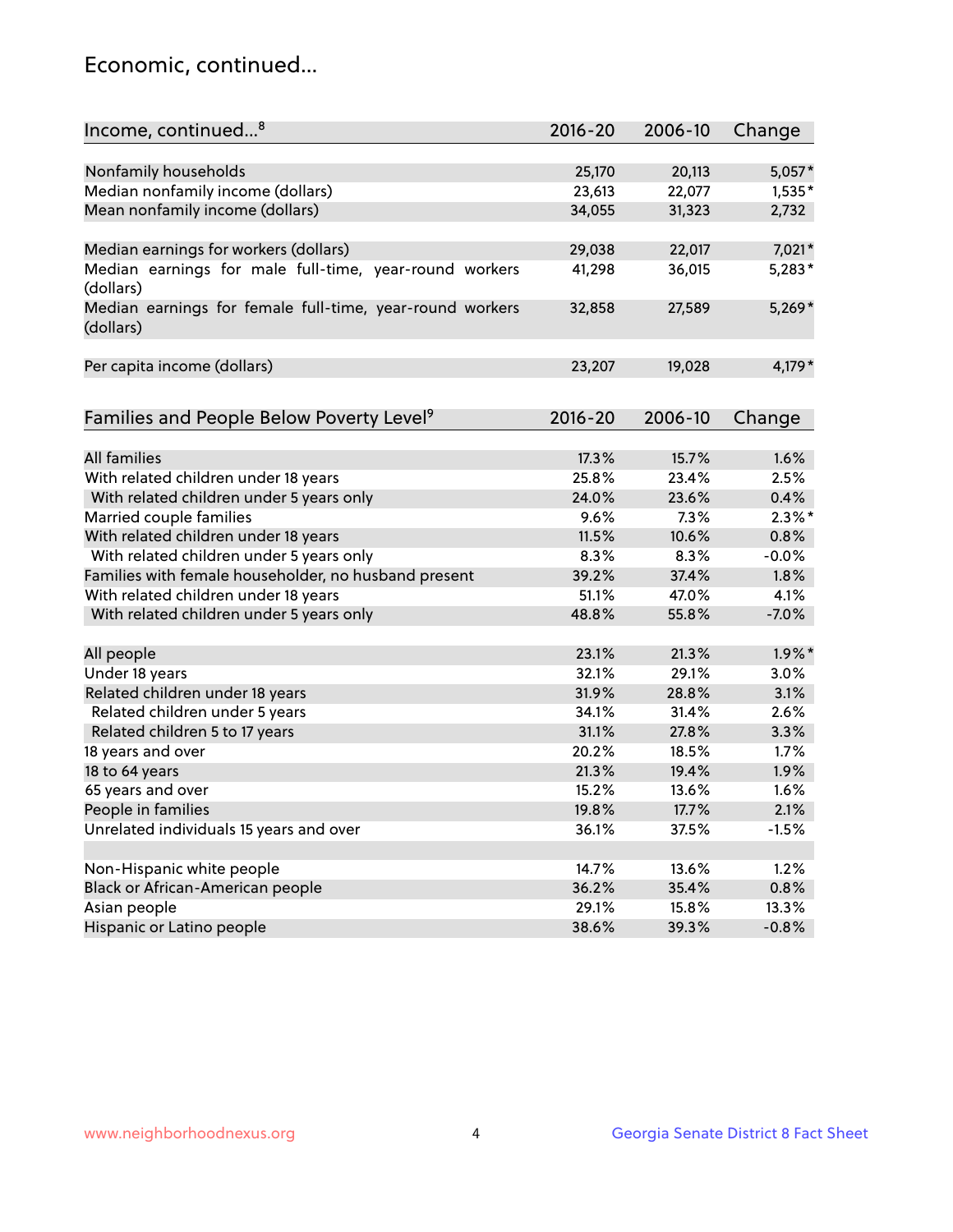# Employment

| Employment Status <sup>10</sup>                                             | $2016 - 20$ | 2006-10 | Change     |
|-----------------------------------------------------------------------------|-------------|---------|------------|
|                                                                             |             |         |            |
| Population 16 years and over                                                | 150,078     | 136,945 | 13,132*    |
| In labor force                                                              | 56.8%       | 61.5%   | $-4.7%$ *  |
| Civilian labor force                                                        | 54.3%       | 59.2%   | $-4.9\%$ * |
| Employed                                                                    | 51.4%       | 54.4%   | $-3.0\%$ * |
| Unemployed                                                                  | 2.9%        | 4.9%    | $-2.0%$    |
| <b>Armed Forces</b>                                                         | 2.5%        | 2.3%    | 0.2%       |
| Not in labor force                                                          | 43.2%       | 38.5%   | 4.7%*      |
| Civilian labor force                                                        | 81,513      | 81,105  | 408        |
| <b>Unemployment Rate</b>                                                    | 5.3%        | 8.2%    | $-2.9%$    |
|                                                                             |             |         |            |
| Females 16 years and over                                                   | 76,958      | 69,711  | $7,247*$   |
| In labor force                                                              | 53.2%       | 57.3%   | $-4.1\%$ * |
| Civilian labor force                                                        | 52.4%       | 56.7%   | $-4.2%$ *  |
| Employed                                                                    | 49.5%       | 52.4%   | $-2.9%$    |
|                                                                             |             |         |            |
| Own children of the householder under 6 years                               | 14,371      | 14,480  | $-109$     |
| All parents in family in labor force                                        | 59.2%       | 65.1%   | $-5.9%$    |
|                                                                             |             |         |            |
| Own children of the householder 6 to 17 years                               | 27,831      | 26,809  | 1,022      |
| All parents in family in labor force                                        | 67.2%       | 70.1%   | $-2.9%$    |
|                                                                             |             |         |            |
| Industry <sup>11</sup>                                                      | $2016 - 20$ | 2006-10 | Change     |
|                                                                             |             |         |            |
| Civilian employed population 16 years and over                              | 77,173      | 74,463  | 2,710      |
| Agriculture, forestry, fishing and hunting, and mining                      | 2.8%        | 2.9%    | $-0.1%$    |
| Construction                                                                | 6.5%        | 7.3%    | $-0.8%$    |
| Manufacturing                                                               | 10.9%       | 10.6%   | 0.3%       |
| Wholesale trade                                                             | 2.8%        | 2.4%    | 0.4%       |
| Retail trade                                                                | 13.6%       | 15.1%   | $-1.5%$ *  |
| Transportation and warehousing, and utilities                               | 5.6%        | 6.0%    | $-0.4%$    |
| Information                                                                 | 1.4%        | 1.2%    | 0.2%       |
| Finance and insurance, and real estate and rental and leasing               | 3.8%        | 3.8%    | 0.1%       |
| Professional, scientific, and management, and administrative                | 8.3%        | 6.7%    | $1.7\%$ *  |
| and waste management services                                               |             |         |            |
| Educational services, and health care and social assistance                 | 23.9%       | 23.3%   | 0.7%       |
| Arts, entertainment, and recreation, and accommodation and<br>food services | 10.3%       | 9.2%    | 1.1%       |
| Other services, except public administration                                | 4.4%        | 4.3%    | 0.1%       |
| Public administration                                                       | 5.6%        | 7.2%    | $-1.6\%$ * |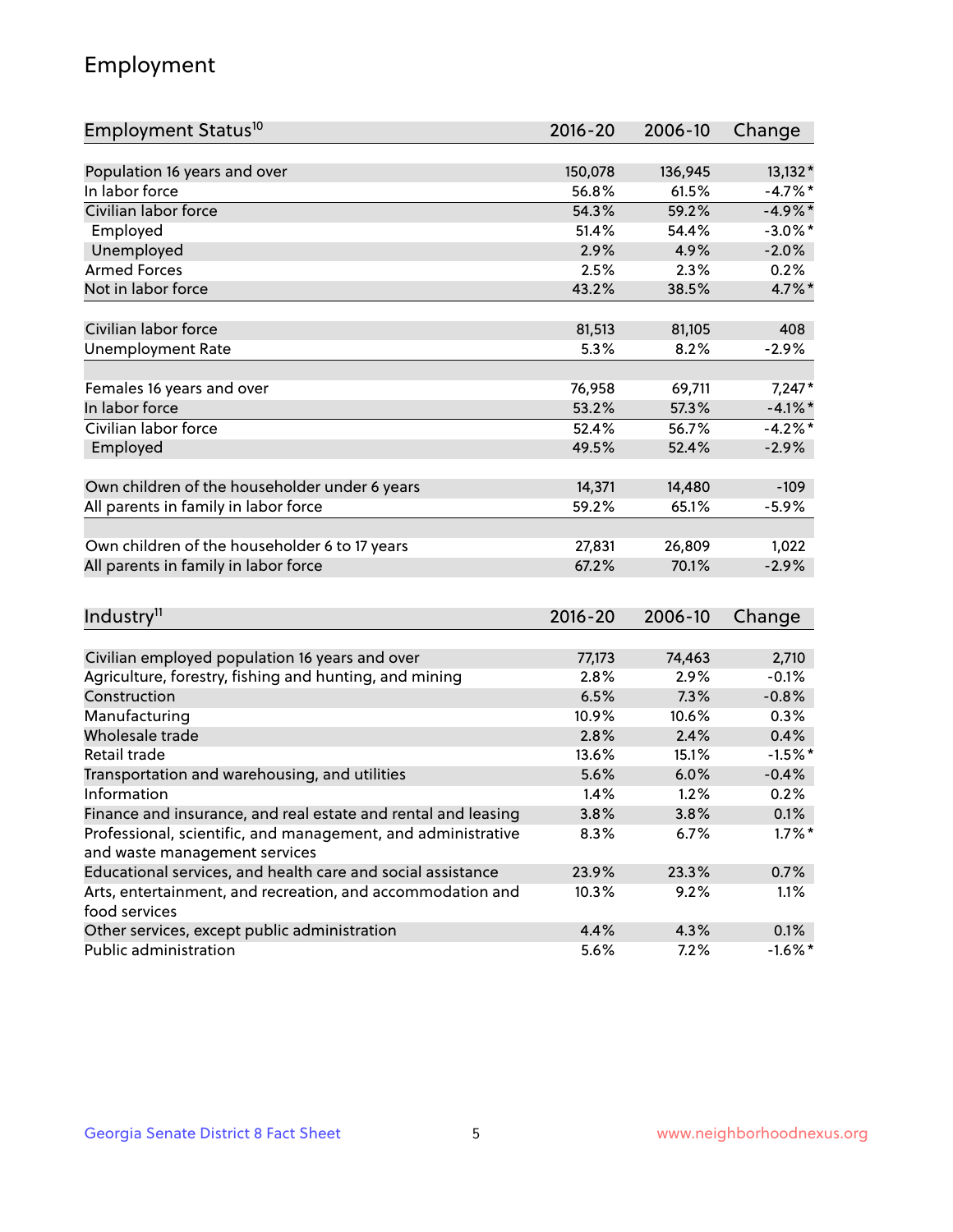# Employment, continued...

| Occupation <sup>12</sup>                                     | $2016 - 20$ | 2006-10 | Change     |
|--------------------------------------------------------------|-------------|---------|------------|
| Civilian employed population 16 years and over               | 77,173      | 74,463  | 2,710      |
| Management, business, science, and arts occupations          | 29.3%       | 26.7%   | $2.6\%$ *  |
| Service occupations                                          | 17.2%       | 18.6%   | $-1.4%$    |
| Sales and office occupations                                 | 24.7%       | 27.0%   | $-2.4\%$ * |
| Natural<br>and<br>resources,<br>construction,<br>maintenance | 11.2%       | 12.7%   | $-1.6%$    |
| occupations                                                  |             |         |            |
| Production, transportation, and material moving occupations  | 17.6%       | 15.0%   | $2.7\%$ *  |
| Class of Worker <sup>13</sup>                                | $2016 - 20$ | 2006-10 | Change     |
| Civilian employed population 16 years and over               | 77,173      | 74,463  | 2,710      |
| Private wage and salary workers                              | 77.5%       | 75.6%   | 2.0%       |
| Government workers                                           | 16.7%       | 19.2%   | $-2.5%$ *  |
| Self-employed in own not incorporated business workers       | 5.7%        | 5.1%    | 0.6%       |
| Unpaid family workers                                        | 0.1%        | 0.2%    | $-0.1%$    |
| Job Flows <sup>14</sup>                                      | 2019        | 2010    | Change     |
|                                                              |             |         |            |
| Total Jobs in district                                       | 67,955      | 65,967  | 1,988      |
| Held by residents of district                                | 61.2%       | 61.3%   | $-0.1%$    |
| Held by non-residents of district                            | 38.8%       | 38.7%   | 0.1%       |
| Jobs by Industry Sector <sup>15</sup>                        | 2019        | 2010    | Change     |
| Total Jobs in district                                       | 67,955      | 65,967  | 1,988      |
| Goods Producing sectors                                      | 20.0%       | 17.1%   | 2.9%       |
| Trade, Transportation, and Utilities sectors                 | 21.6%       | 21.8%   | $-0.2%$    |
| All Other Services sectors                                   | 58.4%       | 61.1%   | $-2.7%$    |
|                                                              |             |         |            |
| Total Jobs in district held by district residents            | 41,617      | 40,460  | 1,157      |
| <b>Goods Producing sectors</b>                               | 18.7%       | 18.2%   | 0.5%       |
| Trade, Transportation, and Utilities sectors                 | 18.1%       | 15.7%   | 2.4%       |
| All Other Services sectors                                   | 63.2%       | 66.1%   | $-2.9%$    |
|                                                              |             |         |            |
| Jobs by Earnings <sup>16</sup>                               | 2019        | 2010    | Change     |
| Total Jobs in district                                       | 67,955      | 65,967  | 1,988      |
| Jobs with earnings \$1250/month or less                      | 26.8%       | 32.4%   | $-5.7%$    |
| Jobs with earnings \$1251/month to \$3333/month              | 41.2%       | 44.8%   | $-3.5%$    |
| Jobs with earnings greater than \$3333/month                 | 32.0%       | 22.8%   | 9.2%       |
|                                                              |             |         |            |
| Total Jobs in district held by district residents            | 41,617      | 40,460  | 1,157      |
| Jobs with earnings \$1250/month or less                      | 26.7%       | 32.4%   | $-5.7%$    |
| Jobs with earnings \$1251/month to \$3333/month              | 41.4%       | 44.1%   | $-2.6%$    |
| Jobs with earnings greater than \$3333/month                 | 31.9%       | 23.6%   | 8.3%       |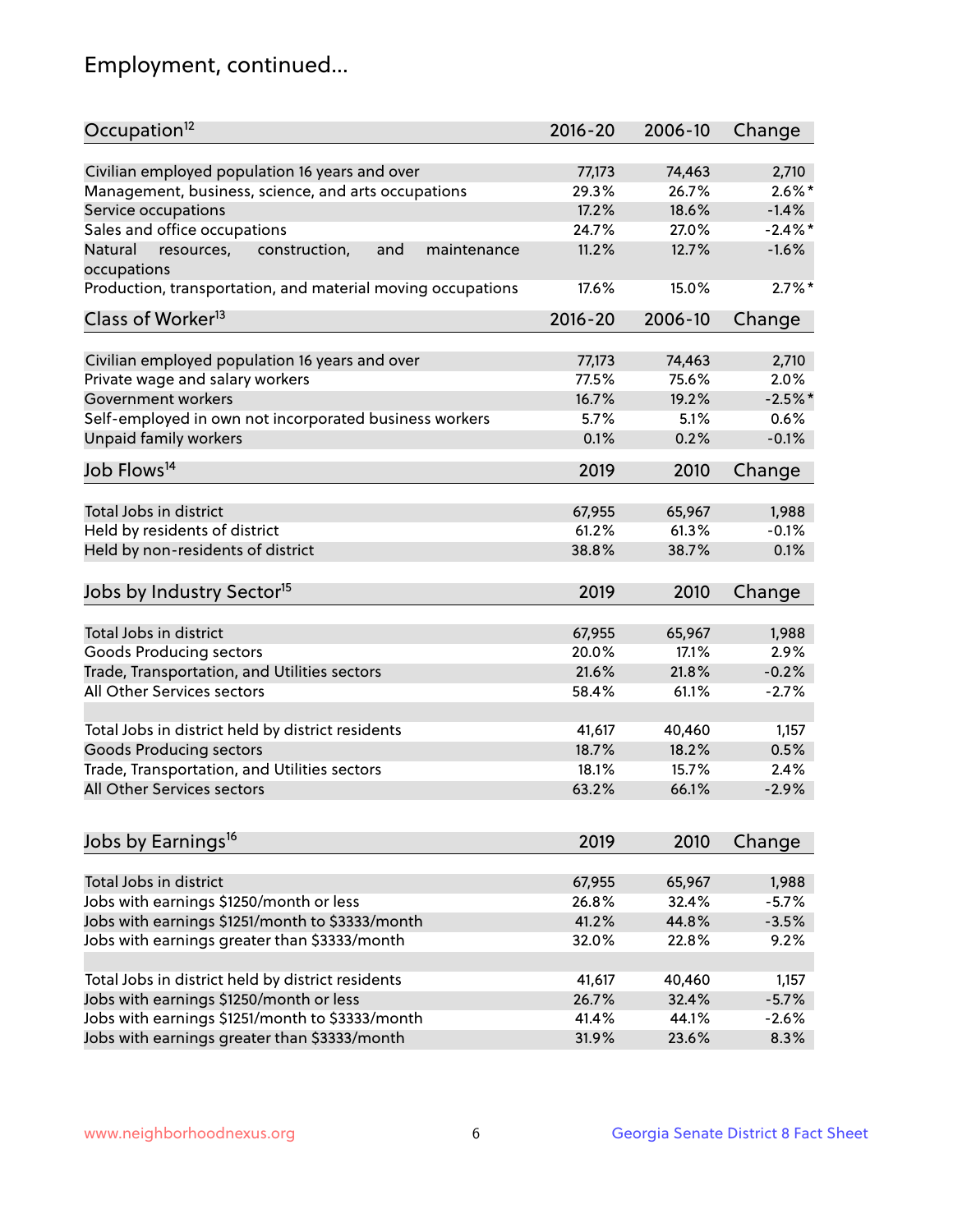# Employment, continued...

| 2019   | 2010   | Change  |
|--------|--------|---------|
|        |        |         |
| 67,955 | 65,967 | 1,988   |
| 25.4%  | 26.5%  | $-1.2%$ |
| 52.8%  | 56.8%  | $-4.0%$ |
| 21.8%  | 16.6%  | 5.2%    |
|        |        |         |
| 41,617 | 40.460 | 1,157   |
| 24.7%  | 25.2%  | $-0.5%$ |
| 53.0%  | 57.2%  | $-4.2%$ |
| 22.3%  | 17.6%  | 4.7%    |
|        |        |         |

#### Education

| School Enrollment <sup>18</sup>                | $2016 - 20$ | 2006-10 | Change     |
|------------------------------------------------|-------------|---------|------------|
|                                                |             |         |            |
| Population 3 years and over enrolled in school | 50,793      | 50,990  | $-198$     |
| Nursery school, preschool                      | 5.5%        | 6.1%    | $-0.5%$    |
| Kindergarten                                   | 5.1%        | 5.1%    | $-0.0%$    |
| Elementary school (grades 1-8)                 | 39.6%       | 37.0%   | $2.6\%$ *  |
| High school (grades 9-12)                      | 20.4%       | 19.1%   | 1.3%       |
| College or graduate school                     | 29.4%       | 32.7%   | $-3.3\%$ * |
| Educational Attainment <sup>19</sup>           | $2016 - 20$ | 2006-10 | Change     |
|                                                |             |         |            |
| Population 25 years and over                   | 119,332     | 107,152 | 12,180*    |
| Less than 9th grade                            | 4.9%        | 7.4%    | $-2.5%$ *  |
| 9th to 12th grade, no diploma                  | 10.3%       | 12.6%   | $-2.4\%$ * |
| High school graduate (includes equivalency)    | 36.1%       | 35.4%   | $0.6\%$    |
| Some college, no degree                        | 19.0%       | 20.6%   | $-1.6\%$ * |
| Associate's degree                             | 8.6%        | 6.7%    | $1.9\%$ *  |
| Bachelor's degree                              | 12.9%       | 10.4%   | $2.5%$ *   |
| Graduate or professional degree                | 8.2%        | 6.8%    | $1.4\%$    |
|                                                |             |         |            |
| Percent high school graduate or higher         | 84.8%       | 80.0%   | 4.9%*      |
| Percent bachelor's degree or higher            | 21.1%       | 17.2%   | $3.9\%$ *  |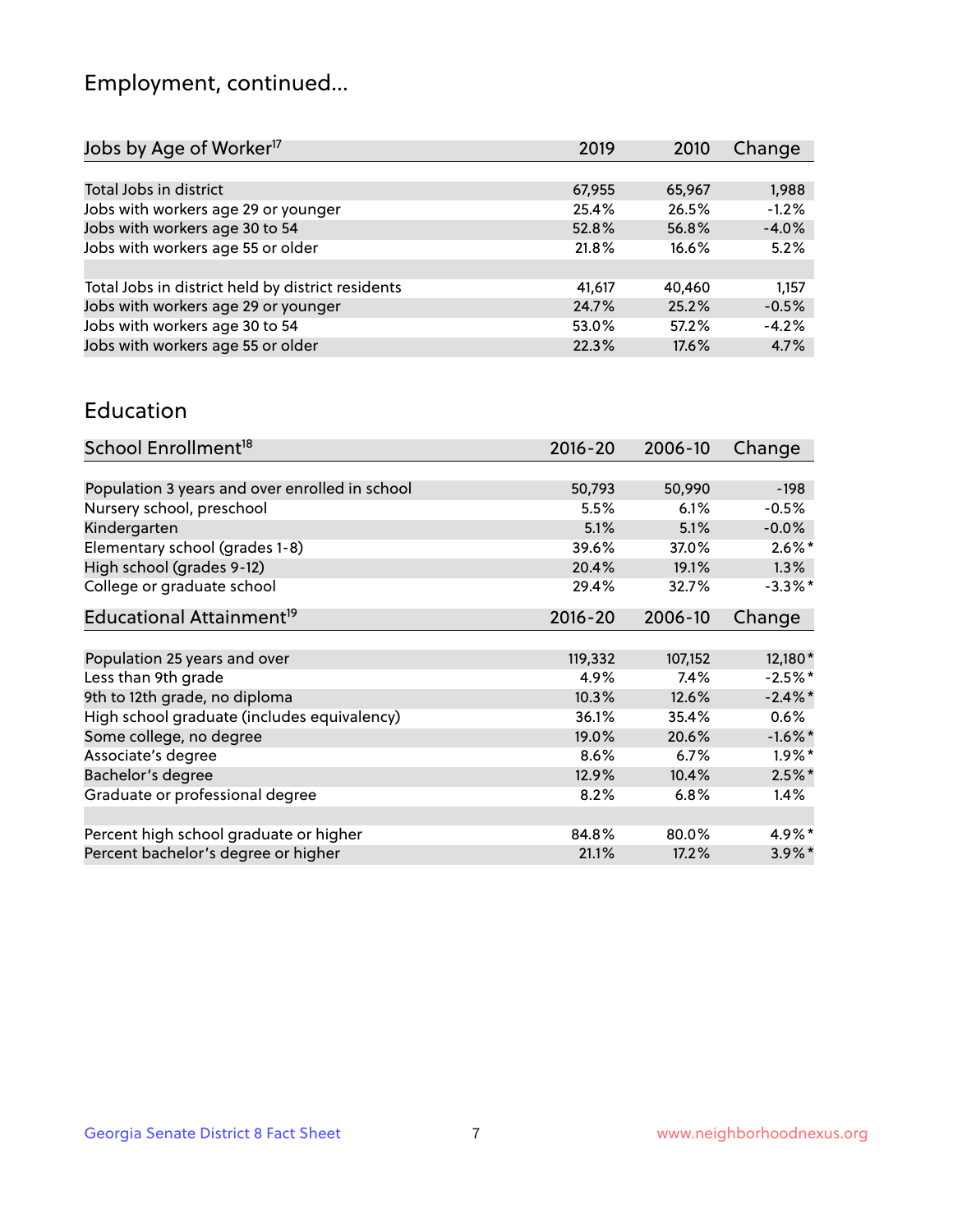#### Housing

| Households by Type <sup>20</sup>                     | 2016-20     | 2006-10 | Change     |
|------------------------------------------------------|-------------|---------|------------|
|                                                      |             |         |            |
| <b>Total households</b>                              | 70,166      | 63,911  | $6,254*$   |
| Family households (families)                         | 64.1%       | 68.5%   | $-4.4\%$ * |
| With own children under 18 years                     | 27.4%       | 32.1%   | $-4.7%$    |
| Married-couple family                                | 44.3%       | 47.0%   | $-2.7\%$ * |
| With own children of the householder under 18 years  | 16.1%       | 20.6%   | $-4.5%$ *  |
| Male householder, no wife present, family            | 4.5%        | 4.9%    | $-0.3%$    |
| With own children of the householder under 18 years  | 2.6%        | 2.4%    | 0.2%       |
| Female householder, no husband present, family       | 15.3%       | 16.6%   | $-1.3%$    |
| With own children of the householder under 18 years  | 8.7%        | 9.1%    | $-0.5%$    |
| Nonfamily households                                 | 35.9%       | 31.5%   | $4.4\%$    |
| Householder living alone                             | 29.2%       | 25.2%   | 4.1% $*$   |
| 65 years and over                                    | 10.3%       | 8.9%    | $1.4\%$ *  |
| Households with one or more people under 18 years    | 31.4%       | 36.7%   | $-5.3\%$ * |
| Households with one or more people 65 years and over | 26.6%       | 22.4%   | $4.3\%$ *  |
| Average household size                               | 2.61        | 2.65    | $-0.04*$   |
| Average family size                                  | 3.24        | 3.17    | 0.07       |
|                                                      |             |         |            |
| Housing Occupancy <sup>21</sup>                      | $2016 - 20$ | 2006-10 | Change     |
| Total housing units                                  | 81,013      | 73,408  | 7,605*     |
| Occupied housing units                               | 86.6%       | 87.1%   | $-0.5%$    |
| Vacant housing units                                 | 13.4%       | 12.9%   | 0.5%       |
|                                                      |             |         |            |
| Homeowner vacancy rate                               | 1.7         | 2.1     | $-0.4$     |
| Rental vacancy rate                                  | 7.9         | 5.7     | 2.2        |
| Units in Structure <sup>22</sup>                     | $2016 - 20$ | 2006-10 | Change     |
| Total housing units                                  | 81,013      | 73,408  | 7,605*     |
| 1-unit, detached                                     | 64.3%       | 63.8%   | 0.6%       |
| 1-unit, attached                                     | 1.4%        | 1.4%    | $-0.0%$    |
| 2 units                                              | 2.8%        | 2.9%    | $-0.2%$    |
| 3 or 4 units                                         | 3.1%        | 3.0%    | 0.1%       |
| 5 to 9 units                                         | 5.7%        | 5.1%    | 0.6%       |
|                                                      |             |         |            |
| 10 to 19 units                                       | 2.8%        | 1.9%    | 0.9%       |
| 20 or more units                                     | 2.2%        | 1.9%    | 0.3%       |
| Mobile home                                          | 17.4%       | 19.9%   | $-2.5%$ *  |
| Boat, RV, van, etc.                                  | 0.2%        | 0.0%    | 0.2%       |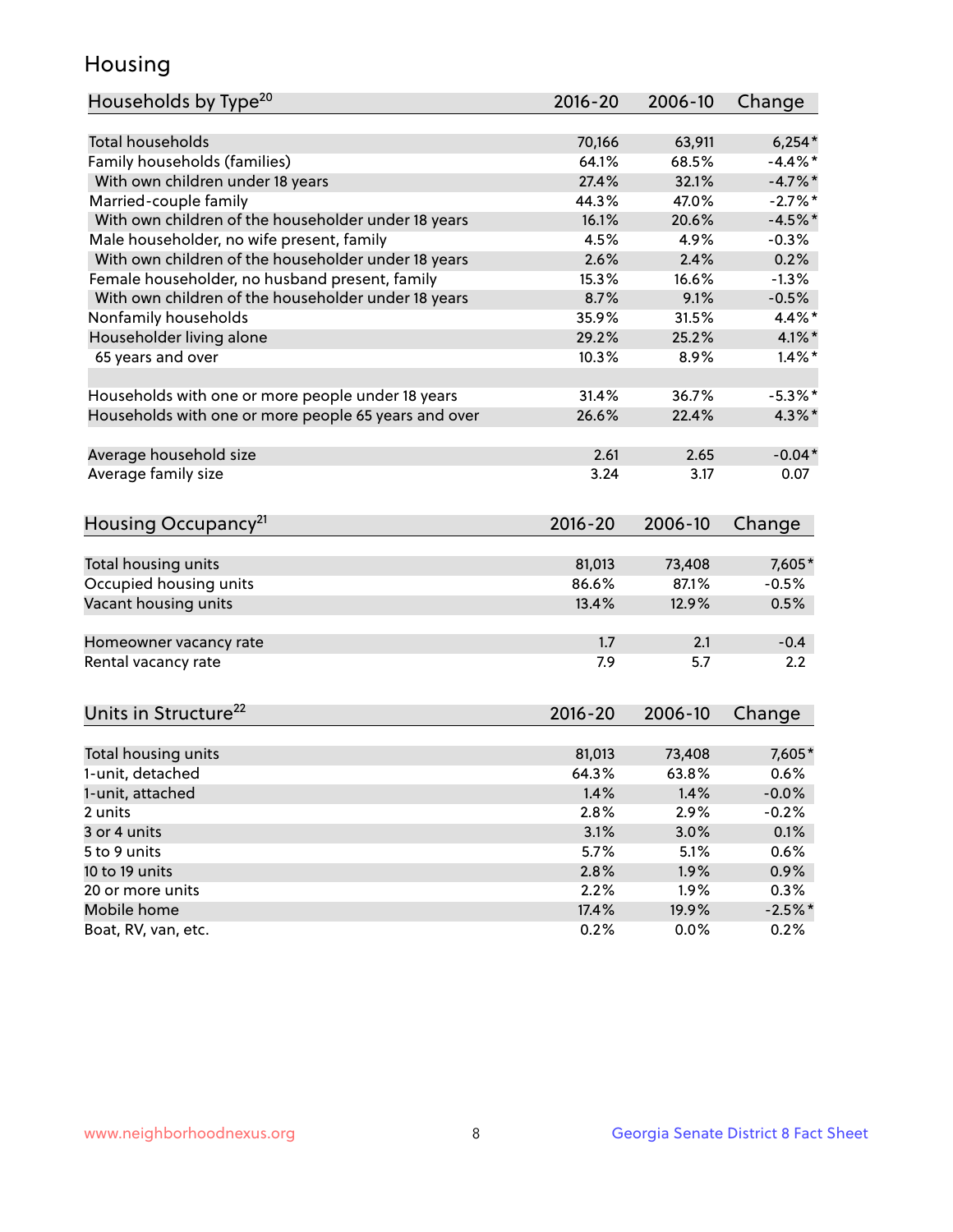# Housing, Continued...

| Year Structure Built <sup>23</sup>             | 2016-20     | 2006-10 | Change     |
|------------------------------------------------|-------------|---------|------------|
| Total housing units                            | 81,013      | 73,408  | 7,605*     |
| Built 2014 or later                            | 3.7%        | (X)     | (X)        |
| Built 2010 to 2013                             | 3.2%        | (X)     | (X)        |
| Built 2000 to 2009                             | 19.2%       | 16.1%   | $3.0\%$ *  |
| Built 1990 to 1999                             | 21.1%       | 21.4%   | $-0.2%$    |
| Built 1980 to 1989                             | 15.0%       | 16.6%   | $-1.5%$ *  |
| Built 1970 to 1979                             | 14.6%       | 16.0%   | $-1.5%$ *  |
| Built 1960 to 1969                             | 8.6%        | 9.6%    | $-1.0%$    |
| Built 1950 to 1959                             | 7.6%        | 10.3%   | $-2.7%$ *  |
| Built 1940 to 1949                             | 3.2%        | 3.8%    | $-0.7%$    |
| Built 1939 or earlier                          | 3.8%        | 6.2%    | $-2.3\%$ * |
| Housing Tenure <sup>24</sup>                   | $2016 - 20$ | 2006-10 | Change     |
|                                                |             |         |            |
| Occupied housing units                         | 70,166      | 63,911  | $6,254*$   |
| Owner-occupied                                 | 59.2%       | 63.9%   | $-4.7\%$ * |
| Renter-occupied                                | 40.8%       | 36.1%   | 4.7%*      |
| Average household size of owner-occupied unit  | 2.66        | 2.65    | 0.01       |
| Average household size of renter-occupied unit | 2.53        | 2.65    | $-0.12*$   |
| Residence 1 Year Ago <sup>25</sup>             | $2016 - 20$ | 2006-10 | Change     |
| Population 1 year and over                     | 188,453     | 174,168 | 14,285*    |
| Same house                                     | 87.5%       | 80.2%   | $7.3\%$ *  |
| Different house in the U.S.                    | 12.2%       | 19.4%   | $-7.2\%$ * |
| Same county                                    | 6.2%        | 10.3%   | $-4.2%$ *  |
| Different county                               | 6.1%        | 9.0%    | $-3.0\%$ * |
| Same state                                     | 3.4%        | 5.3%    | $-1.9%$ *  |
| Different state                                | 2.6%        | 3.7%    | $-1.1\%$ * |
| Abroad                                         | 0.3%        | 0.4%    | $-0.1%$    |
| Value of Housing Unit <sup>26</sup>            | $2016 - 20$ | 2006-10 | Change     |
|                                                |             |         |            |
| Owner-occupied units                           | 41,554      | 40,845  | 709        |
| Less than \$50,000                             | 17.0%       | 22.2%   | $-5.3%$    |
| \$50,000 to \$99,999                           | 23.9%       | 25.4%   | $-1.5%$    |
| \$100,000 to \$149,999                         | 20.9%       | 20.2%   | 0.8%       |
| \$150,000 to \$199,999                         | 15.7%       | 14.5%   | 1.2%       |
| \$200,000 to \$299,999                         | 13.5%       | 10.7%   | $2.7\%$ *  |
| \$300,000 to \$499,999                         | 6.3%        | 4.8%    | 1.6%       |
| \$500,000 to \$999,999                         | 2.2%        | 1.8%    | 0.4%       |
| \$1,000,000 or more                            | 0.4%        | 0.4%    | 0.0%       |
| Median (dollars)                               | 120,553     | 105,662 | 14,891*    |
| Mortgage Status <sup>27</sup>                  | $2016 - 20$ | 2006-10 | Change     |
| Owner-occupied units                           | 41,554      | 40,845  | 709        |
| Housing units with a mortgage                  | 53.8%       | 59.8%   | $-6.1\%$ * |
| Housing units without a mortgage               | 46.2%       | 40.2%   | $6.1\%$ *  |
|                                                |             |         |            |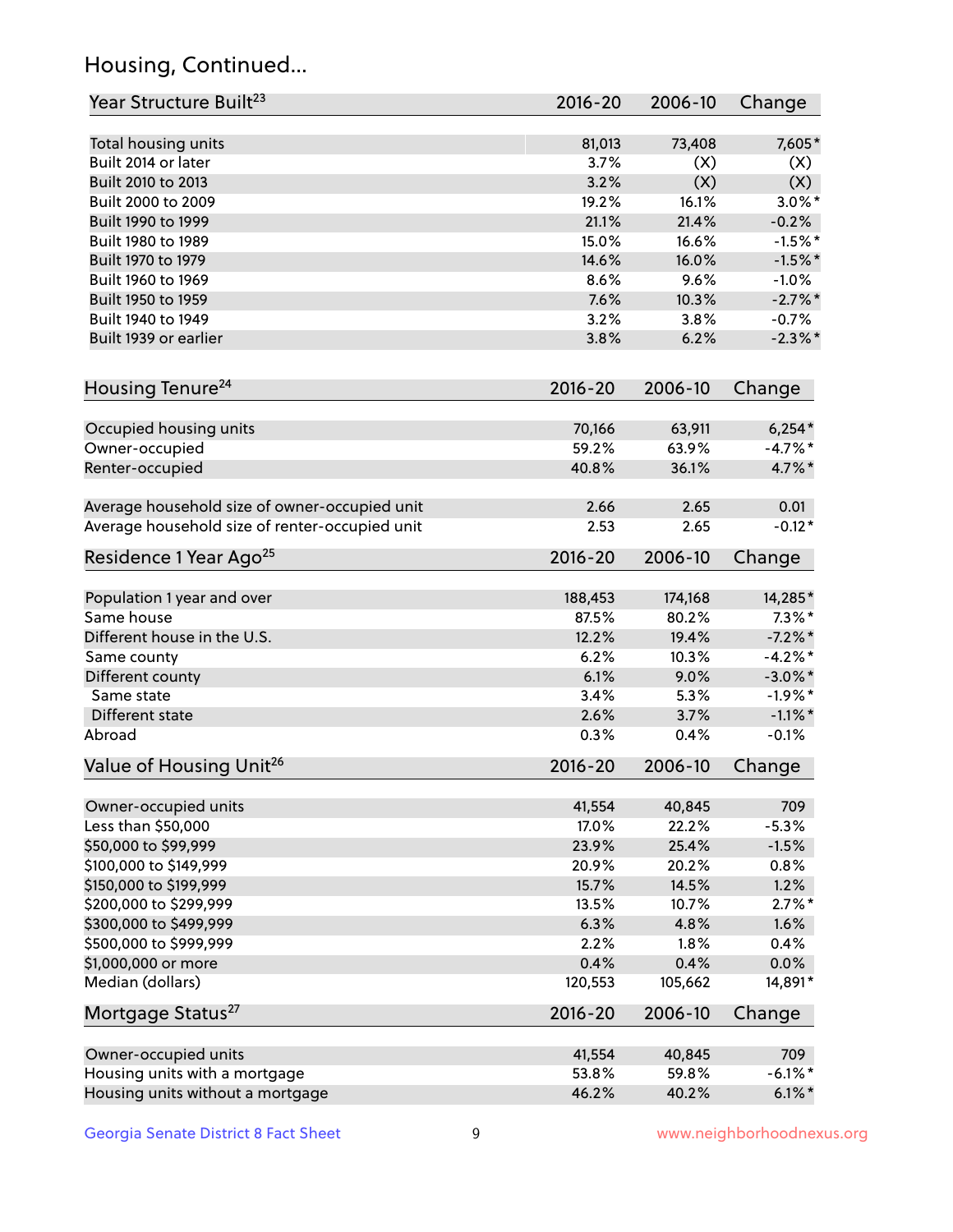# Housing, Continued...

| Selected Monthly Owner Costs <sup>28</sup>                                            | 2016-20     | 2006-10 | Change     |
|---------------------------------------------------------------------------------------|-------------|---------|------------|
| Housing units with a mortgage                                                         | 22,343      | 24,441  | $-2,098*$  |
| Less than \$300                                                                       | 0.2%        | 0.4%    | $-0.3%$    |
| \$300 to \$499                                                                        | 2.7%        | 5.0%    | $-2.3%$    |
| \$500 to \$999                                                                        | 36.8%       | 43.4%   | $-6.6\%$ * |
| \$1,000 to \$1,499                                                                    | 38.3%       | 30.2%   | $8.1\%$ *  |
| \$1,500 to \$1,999                                                                    | 13.0%       | 13.1%   | $-0.1%$    |
| \$2,000 to \$2,999                                                                    | 7.8%        | 6.3%    | 1.5%       |
| \$3,000 or more                                                                       | 1.3%        | 1.6%    | $-0.3%$    |
| Median (dollars)                                                                      | 1,115       | 1,015   | $99*$      |
| Housing units without a mortgage                                                      | 19,211      | 16,404  | 2,808*     |
| Less than \$150                                                                       | 3.9%        | 6.6%    | $-2.8%$    |
| \$150 to \$249                                                                        | 18.7%       | 27.0%   | $-8.2\%$ * |
| \$250 to \$349                                                                        | 24.8%       | 31.4%   | $-6.6%$ *  |
| \$350 to \$499                                                                        | 30.0%       | 22.4%   | $7.7\%$ *  |
| \$500 to \$699                                                                        | 13.7%       | 9.6%    | 4.1%       |
| \$700 or more                                                                         | 8.8%        | 3.0%    | $5.8\%$ *  |
| Median (dollars)                                                                      | 361         | 294     | $66*$      |
| Selected Monthly Owner Costs as a Percentage of<br>Household Income <sup>29</sup>     | $2016 - 20$ | 2006-10 | Change     |
| Housing units with a mortgage (excluding units where<br>SMOCAPI cannot be computed)   | 21,904      | 24,273  | $-2,369*$  |
| Less than 20.0 percent                                                                | 50.5%       | 42.8%   | $7.7\%$ *  |
| 20.0 to 24.9 percent                                                                  | 13.4%       | 14.4%   | $-1.0%$    |
| 25.0 to 29.9 percent                                                                  | 11.0%       | 11.1%   | $-0.2%$    |
| 30.0 to 34.9 percent                                                                  | 7.3%        | 8.6%    | $-1.3%$    |
| 35.0 percent or more                                                                  | 17.9%       | 23.1%   | $-5.2\%$ * |
| Not computed                                                                          | 439         | 168     | 271        |
| Housing unit without a mortgage (excluding units where<br>SMOCAPI cannot be computed) | 18,417      | 16,254  | 2,164      |
| Less than 10.0 percent                                                                | 48.1%       | 46.7%   | 1.4%       |
| 10.0 to 14.9 percent                                                                  | 17.5%       | 20.2%   | $-2.7%$ *  |
| 15.0 to 19.9 percent                                                                  | 12.5%       | 12.1%   | 0.5%       |
| 20.0 to 24.9 percent                                                                  | 6.7%        | 6.0%    | 0.7%       |
| 25.0 to 29.9 percent                                                                  | 4.1%        | 3.8%    | 0.2%       |
| 30.0 to 34.9 percent                                                                  | 1.6%        | 2.3%    | $-0.7%$    |
| 35.0 percent or more                                                                  | 9.5%        | 8.9%    | 0.6%       |
| Not computed                                                                          | 794         | 150     | 644        |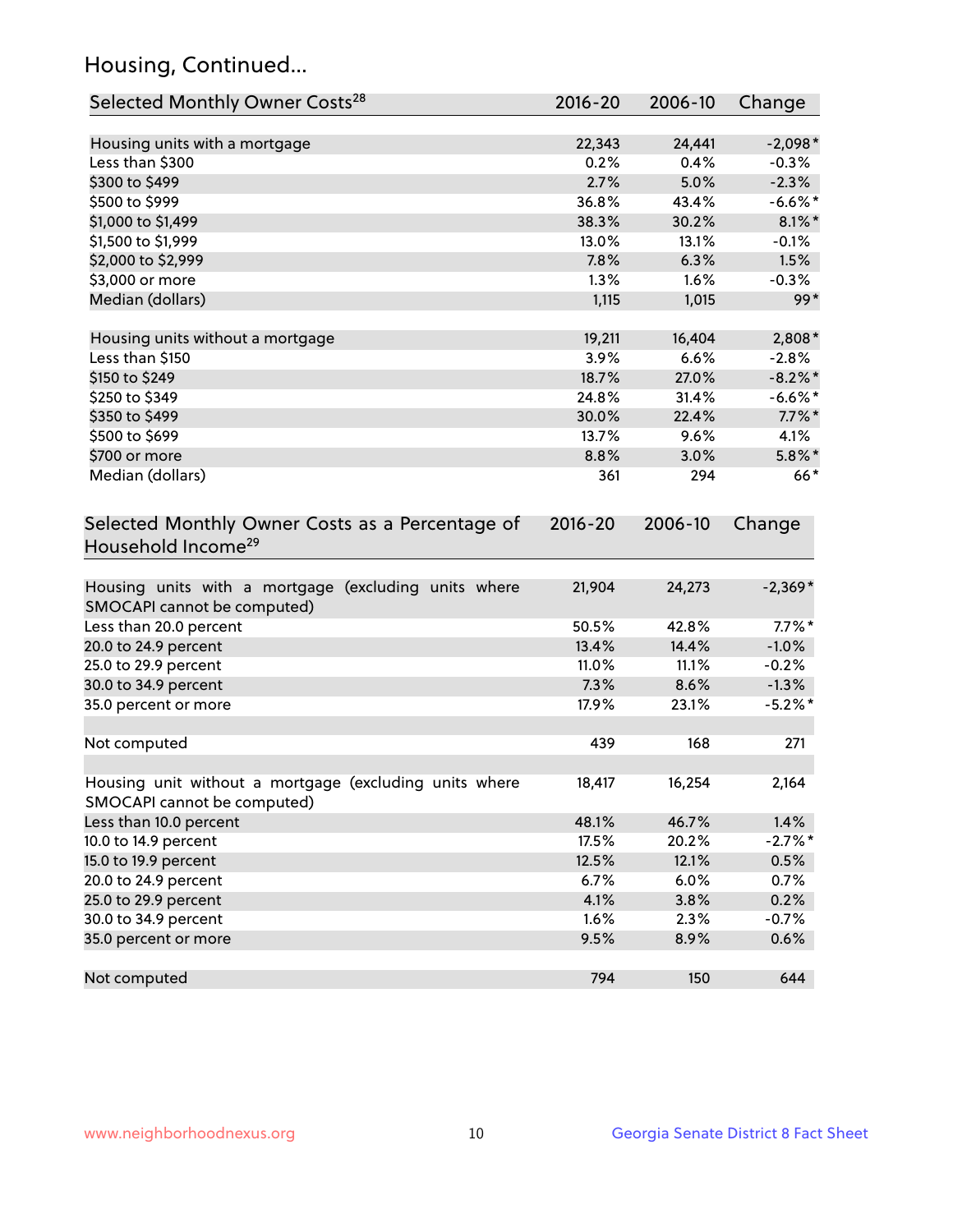#### Housing, Continued...

| Gross Rent <sup>30</sup>                                     | 2016-20     | 2006-10 | Change    |
|--------------------------------------------------------------|-------------|---------|-----------|
|                                                              |             |         |           |
| Occupied units paying rent                                   | 26,384      | 20,929  | $5,455*$  |
| Less than \$200                                              | 1.2%        | 2.8%    | $-1.6%$   |
| \$200 to \$499                                               | 14.1%       | 22.6%   | $-8.5%$   |
| \$500 to \$749                                               | 33.5%       | 39.8%   | $-6.3%$   |
| \$750 to \$999                                               | 27.7%       | 21.7%   | 6.1%      |
| \$1,000 to \$1,499                                           | 21.0%       | 10.9%   | 10.1%*    |
| \$1,500 to \$1,999                                           | 2.1%        | 1.9%    | 0.2%      |
| \$2,000 or more                                              | 0.4%        | 0.4%    | 0.1%      |
| Median (dollars)                                             | 760         | 657     | $102*$    |
|                                                              |             |         |           |
| No rent paid                                                 | 2,228       | 2,138   | 90        |
|                                                              |             |         |           |
| Gross Rent as a Percentage of Household Income <sup>31</sup> | $2016 - 20$ | 2006-10 | Change    |
|                                                              |             |         |           |
| Occupied units paying rent (excluding units where GRAPI      | 24,134      | 20,426  | $3,708*$  |
| cannot be computed)                                          |             |         |           |
| Less than 15.0 percent                                       | 16.0%       | 14.4%   | 1.6%      |
| 15.0 to 19.9 percent                                         | 10.9%       | 13.2%   | $-2.3%$   |
| 20.0 to 24.9 percent                                         | 11.7%       | 11.8%   | $-0.1%$   |
| 25.0 to 29.9 percent                                         | 10.6%       | 10.8%   | $-0.2%$   |
| 30.0 to 34.9 percent                                         | 11.8%       | $7.9\%$ | $3.9\%$ * |
| 35.0 percent or more                                         | 39.0%       | 41.9%   | $-2.9%$   |

#### Not computed 2,641 1,837\*

#### Transportation

| Commuting to Work <sup>32</sup>           | 2016-20 | 2006-10 | Change     |
|-------------------------------------------|---------|---------|------------|
|                                           |         |         |            |
| Workers 16 years and over                 | 79,529  | 75,196  | $4,333*$   |
| Car, truck, or van - drove alone          | 84.0%   | 81.4%   | $2.5\%$ *  |
| Car, truck, or van - carpooled            | 9.2%    | 10.9%   | $-1.7\%$ * |
| Public transportation (excluding taxicab) | 0.3%    | 0.4%    | $-0.1%$    |
| Walked                                    | 2.3%    | 1.5%    | 0.8%       |
| Other means                               | $1.8\%$ | 3.7%    | $-1.8\%$ * |
| Worked at home                            | 2.4%    | 2.2%    | 0.3%       |
|                                           |         |         |            |
| Mean travel time to work (minutes)        | 20.9    | 18.9    | $1.9*$     |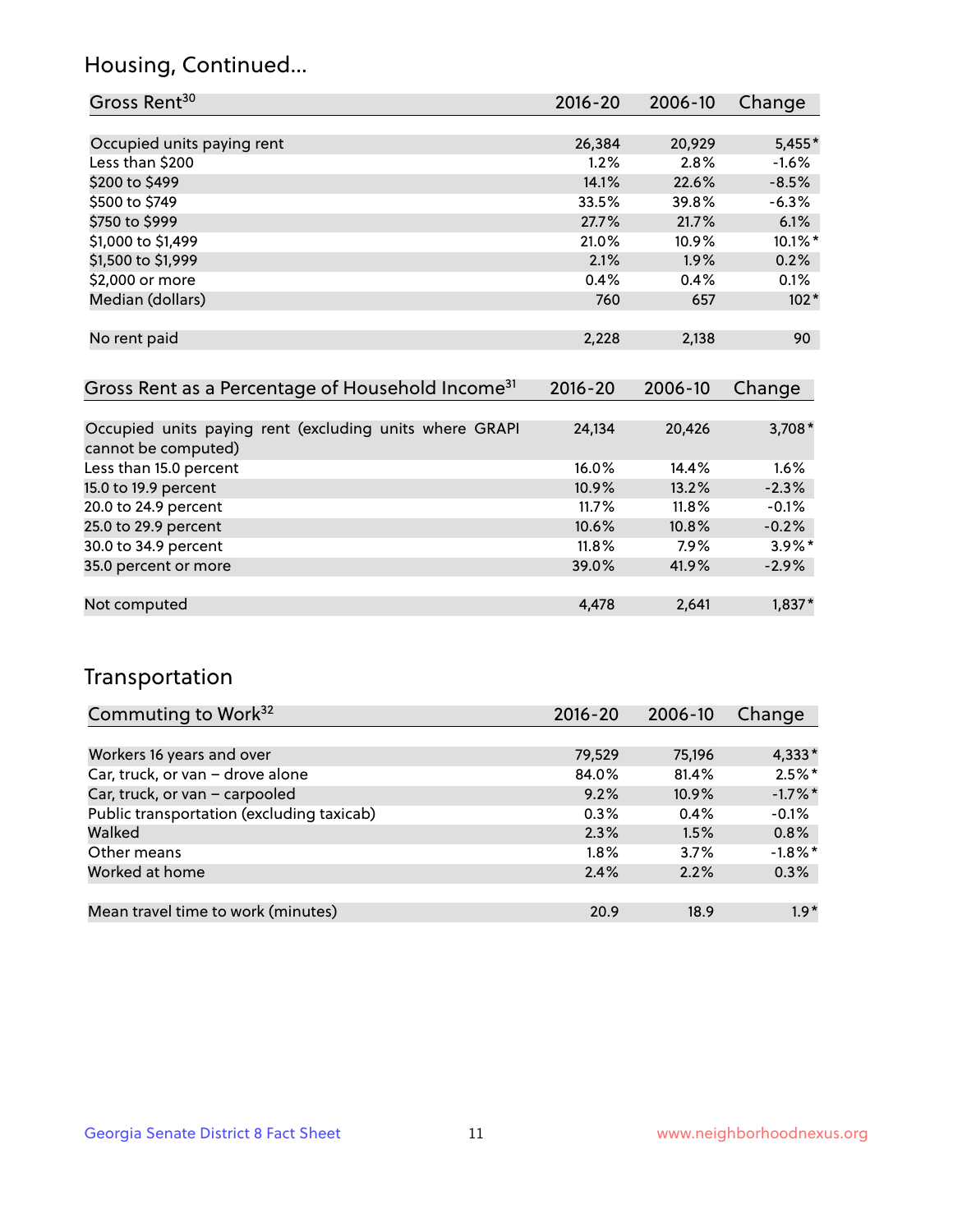# Transportation, Continued...

| Vehicles Available <sup>33</sup> | $2016 - 20$ | 2006-10 | Change   |
|----------------------------------|-------------|---------|----------|
|                                  |             |         |          |
| Occupied housing units           | 70,166      | 63,911  | $6,254*$ |
| No vehicles available            | 8.2%        | $7.1\%$ | 1.1%     |
| 1 vehicle available              | 32.9%       | 32.8%   | 0.1%     |
| 2 vehicles available             | 38.9%       | 38.9%   | 0.0%     |
| 3 or more vehicles available     | 20.0%       | 21.3%   | $-1.2%$  |

#### Health

| Health Insurance coverage <sup>34</sup>                 | 2016-20 |
|---------------------------------------------------------|---------|
|                                                         |         |
| Civilian Noninstitutionalized Population                | 181,378 |
| With health insurance coverage                          | 84.1%   |
| With private health insurance coverage                  | 62.8%   |
| With public health coverage                             | 35.8%   |
| No health insurance coverage                            | 15.9%   |
| Civilian Noninstitutionalized Population Under 19 years | 49,367  |
| No health insurance coverage                            | 6.3%    |
| Civilian Noninstitutionalized Population 19 to 64 years | 106,529 |
| In labor force:                                         | 75,180  |
| Employed:                                               | 71,514  |
| With health insurance coverage                          | 79.5%   |
| With private health insurance coverage                  | 76.1%   |
| With public coverage                                    | 7.1%    |
| No health insurance coverage                            | 20.5%   |
| Unemployed:                                             | 3,666   |
| With health insurance coverage                          | 49.7%   |
| With private health insurance coverage                  | 28.6%   |
| With public coverage                                    | 23.2%   |
| No health insurance coverage                            | 50.3%   |
| Not in labor force:                                     | 31,349  |
| With health insurance coverage                          | 70.9%   |
| With private health insurance coverage                  | 46.1%   |
| With public coverage                                    | 35.4%   |
| No health insurance coverage                            | 29.1%   |